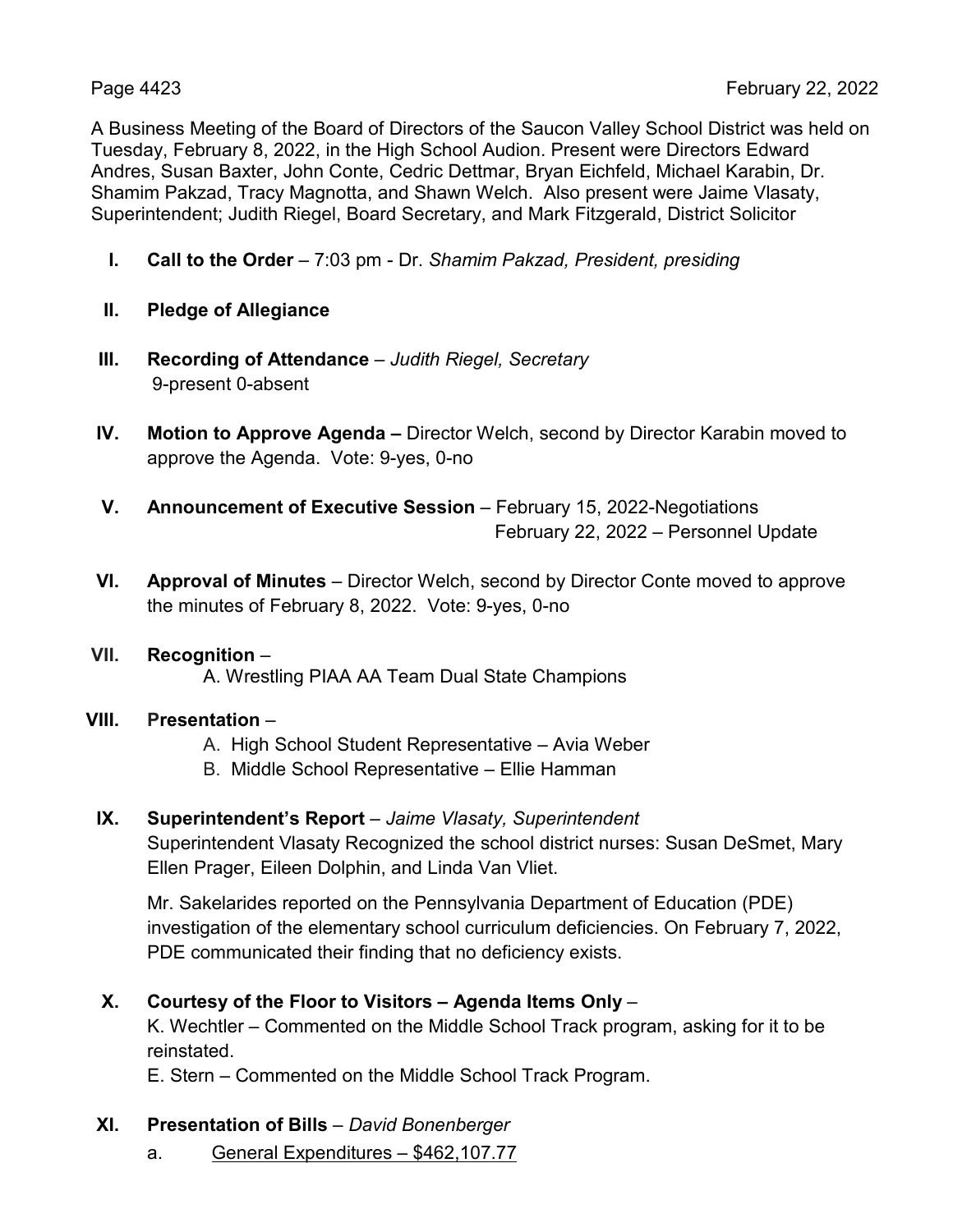- b. Cafeteria Expenditures \$35,146.82
- c. Health Benefits \$253,846.74
- d. Capital Projects None
	- 1. Approve the above Presentation of Bills.

Director Dettmar, second by Director Welch, moved to approve the Presentation of the Bills. Vote: 9-yes, 0-no

## **XII. Treasurer's Report** – *Cedric Dettmar/David Bonenberger*

- a. Cash Investment and Bond Activity
- b. Condensed Board Summary Report
- c. Capital Project Finance Report
- d. Budget Transfers \$6065.82
- e. Middle School Activity Report
- f. High School Activity Report January 31, 2022
	- 1. Approve the above Treasurer's Report

Director Dettmar, second by Director Welch, moved to approve the Presentation of the Bills. Vote: 9-yes, 0-no

# **XIII. AGENDA ITEMS**

## **A. Education**

1. Approve the second and final reading of policies: Policy 254 – Spanish Language Immersion Program Policy 200.1 AR – Spanish Immersion Enrollment Procedures

Director Dettmar, second by Director Baxter, moved to approve Education Item #1. Vote: 8-yes, 1-no (Andres)

- 2. Approve the following student for early graduation as of 2/8/2022: Eternal Aris
- 3. Approve the attached agreement between Saucon Valley School District and Cedar Crest College regarding the participation of Cedar Crest College students in practicum experiences or student teaching at SVSD.

Director Welch, second by Director Conte, moved to approve Education Items #2 & 3. Vote: 9-yes, 0-no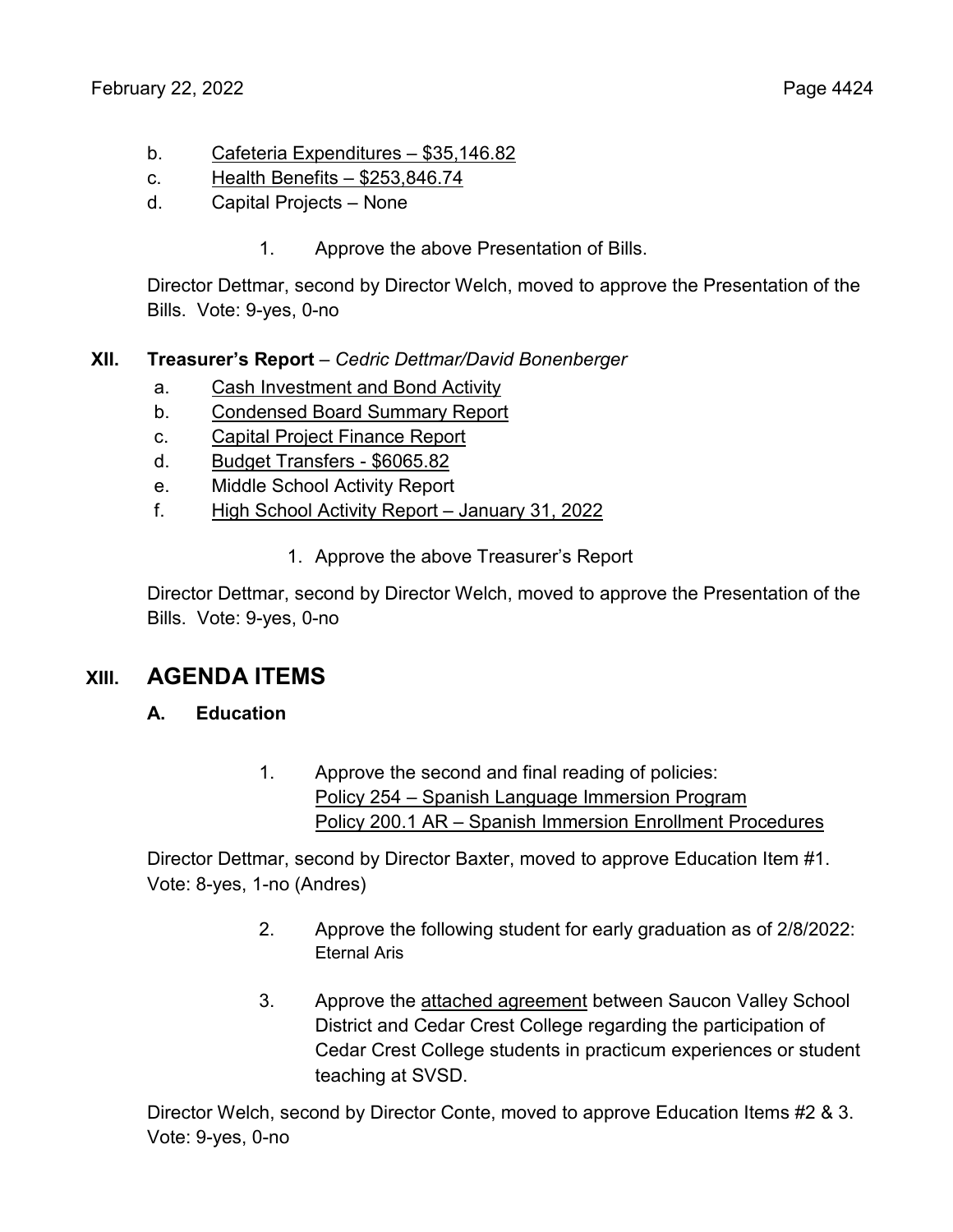## **B. Personnel**

- 1. Approve Dolores Everhart as a full-time elementary school administrative assistant at an hourly rate of \$18.13 with benefits per the current Administrative Assistants and Clerical Compensation & Benefits Plan. Ms. Everhart is transferring from a paraprofessional position. She is replacing Jeanne McKeown who retired.
- 2. Approve a medical leave for Robert Kachmar, middle school science teacher beginning March 1, 2022. He will be using 30 sick days prior to enacting FMLA which will then run concurrently with any additional time off. Mr. Kachmar's anticipated return to work will be approximately April 26, 2022, or when released by his physician.
- 3. Approve the following paid positions for the Saucon Valley Fine Arts high school show, pending completion of employment paperwork:

Brett Oliveira - Assistant Director/Tech Director \$1,313 Todd Burkel - Production Staff \$505 Elizabeth Gilkeson - Vocal Director \$1,313 Meghan Viscomi - Choreographer \$1,313

- 4. Approve an extension for Dzana Krcic, Kindergarten long-term substitute, from February 28, 2022, until the end of the 2021-22 school year. Base salary is \$54,182 (B, Step 1). Ms. Krcic is replacing Julie Arena, who will be on extended maternity leave during this time.
- 5. Approve the following 2021-22 spring coaches:

### **Jr. High Softball:**

Abigail Ingaglio - Head Coach - \$2985 Brenda Hartzell - Assist. Coach - \$1035

### **Track & Field:**

Mark Mixa - Assist. Coach - \$3731 Rob Hinson - Assist. Coach - \$3731 Avery Wright - Assist. Coach - Volunteer

6. Approve the following day to day nurse substitutes to fill in for long term absences at a daily rate of \$175.00 until the end of 2021-2022 school year:

Kelly Miller Gina Rex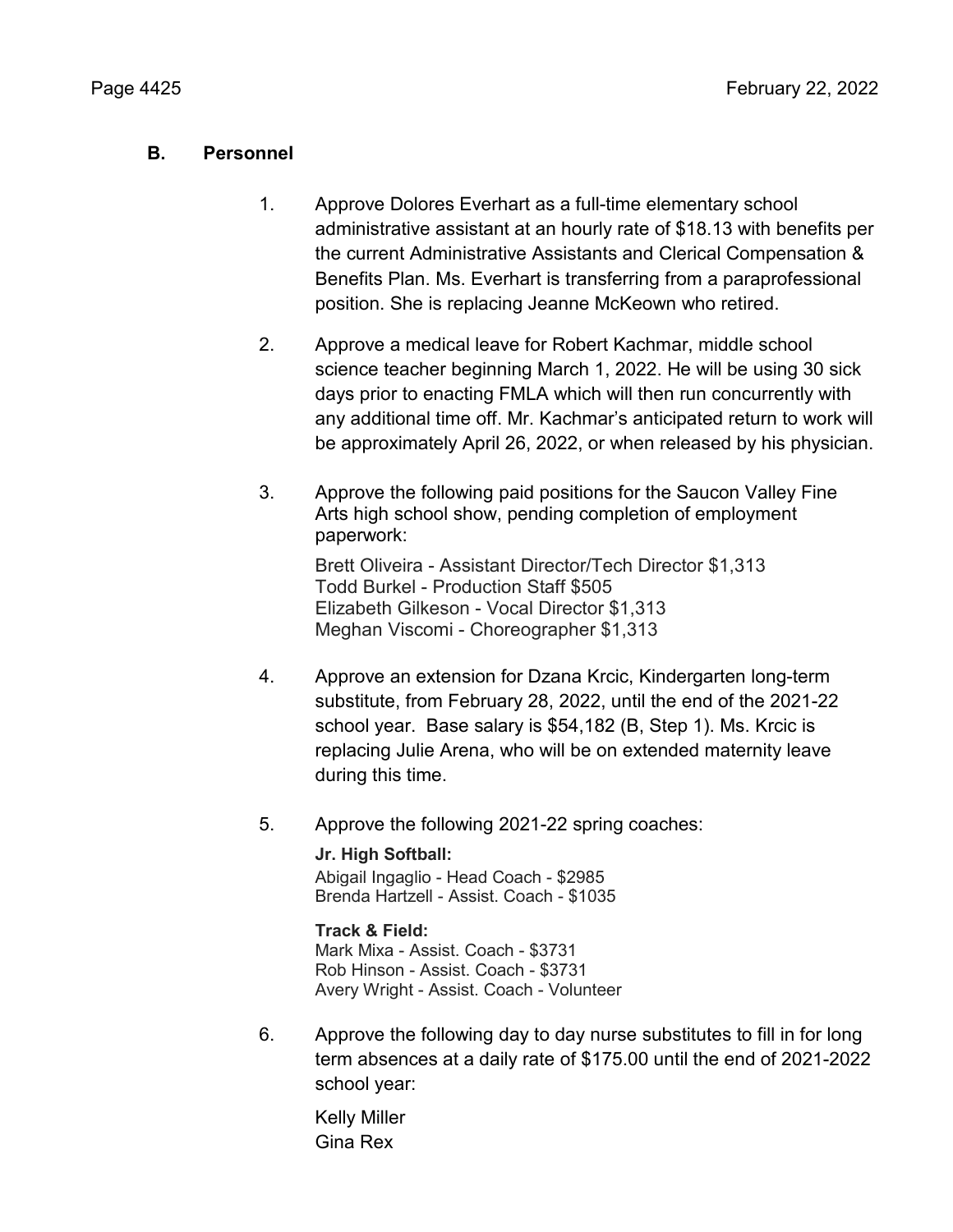- 7. Approve the resignation of James Rao, bus driver effective February 15, 2022.
- 8. Approve Deanna Davis as a part-time paraprofessional, for 5.5 hours per day, 27.5 hours per week, \$19.67 per hour with benefits per the current Educational Support Staff Compensation and Benefits Plan, effective upon completion of employment paperwork.
- 9. Approve the following 2021-2022 substitute teachers:

Gail Nolf - Cooperative Education 7-12, Accounting 7-12, Office Technologies 7-12

Director Dettmar, second by Director Baxter, moved to approve Personnel Items #1 - 9. Vote: 9-yes, 0-no

## **C. Facilities**

A. Facilities Committee Summary – 2/9/22

**Recommendations for Approval**

None

### **D. Finance**

- A. Finance Committee Summary 2/16/22
- B. Middle School Roof Project
- C. Access Control System

### **2022-2023 Budget Timeline for the 2021-2022 School Year**

**May 31, 2022** - *District Deadline* to adopt the 2021-2022 proposed final budget and upload the signed Certification of Use of PDE-2028 into the Consolidated Financial Reporting System application. **June 10, 2022** (20 days prior to final budget adoption deadline) – *District Deadline* to make the 2021- 2022 Proposed Final Budget available for public inspection on PDE-2028. **June 20, 2022** (10 days prior to final budget adoption deadline) – *District Deadline* to offer public notice of its intent to adopt the 2021-2022 final budget.

1. Approve the attached contract for service with CIU 20 for cloudbased DDoS filtering protection for \$414.59 per month for six months. January 1, 2022 – June 30, 2022.

Director Karabin, second by Director Dettmar, moved to approve Finance Item #1. Vote: 9-yes, 0-no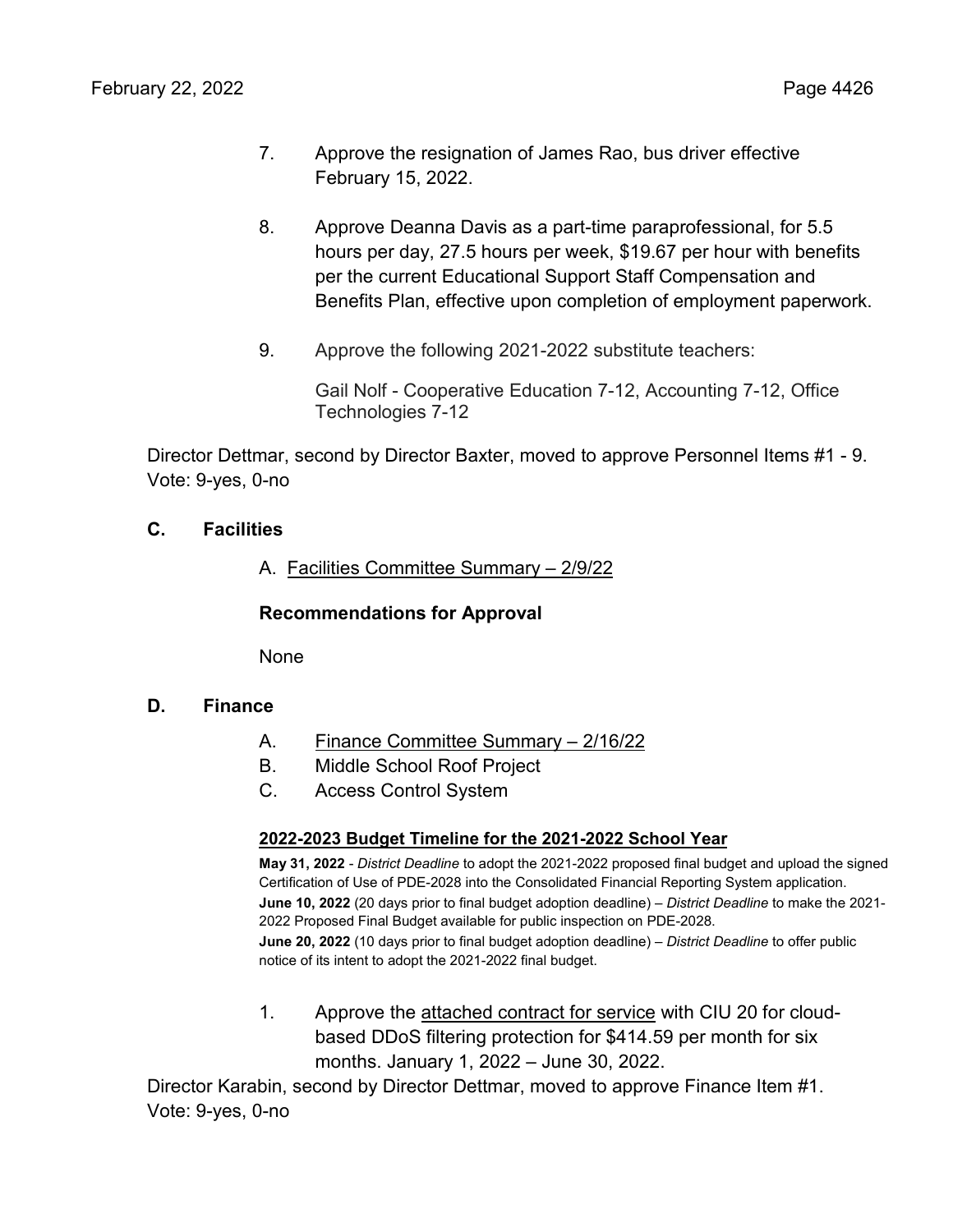- 2. Approve a contract with Garland/DBS including Base Bid, Alt 1, and Alt 2 for a total of \$907,261.00 subject to the contractor entering into a written agreement in a form acceptable to the solicitor office.
- 3. Approve contract with Keystone Fire and Security for a District-Wide Security Management Network at a cost of \$55,400.00 coming from Fund Balance.
- 4. Approve the contract with Miller Sports Construction for the refinishing of the District gymnasium floors for \$13,114.00, which is in the 2022-2023 budget.

Director Welch, second by Director Eichfeld, moved to approve Finance Item #2-4. Vote: 9-yes, 0-no

## **E. Community Updates**

- **● SV Partnership**  *Michael Karabin and Shawn Welch*
- **● Hellertown/Lower Saucon Chamber of Commerce** *– John Conte* The Chamber is moving forward with developing a scholarship for high school seniors.
- **● Saucon Valley Foundation for Educational Innovation**  *Tracy Magnotta*
- **F. Northampton Community College** *Susan Baxter* President resumes are being reviewed.
- **G. Bethlehem Area Vo-Tech School** *– Cedric Dettmar and Bryan Eichfeld*
- **H. Colonial Intermediate Unit** *– Bryan Eichfeld*
- **I. New Business**
- **J. Old Business**

## **XIV. Citizens' Inquiries and Comments** –

E Stern – Asked about the search for an Assistant Superintendent and a Director of Special Education.

## **XV. Announcements**

## **Future Meetings ~**

March 8, 2022 March 22, 2022